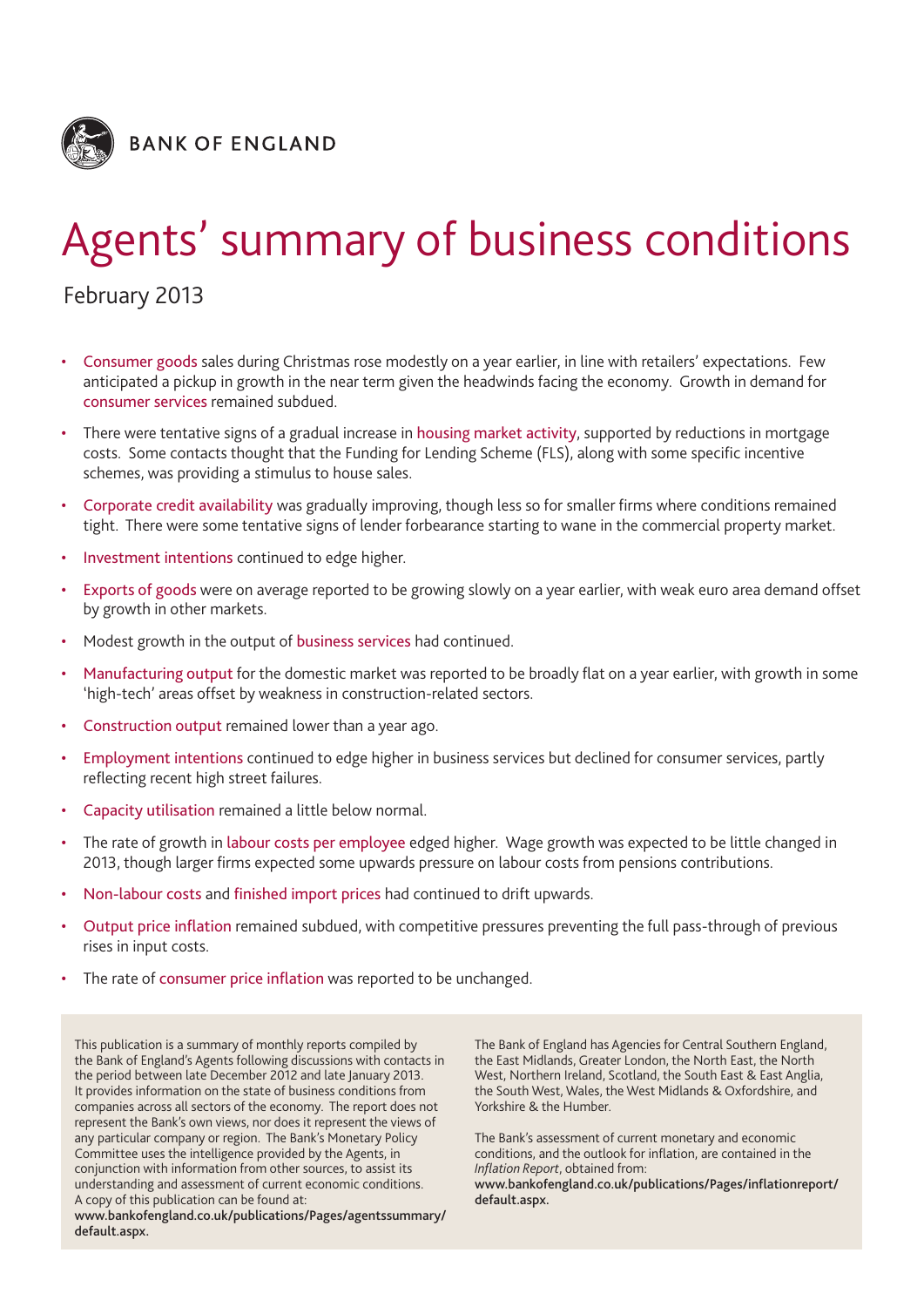## **Demand**

### **Consumption**

Subdued annual growth in the value of retail sales had continued (**Chart 1**). Contacts reported that sales over the festive period were in line with their modest expectations. Within retail sales, online retailing had clearly outperformed the rest of the market, showing robust growth. Post-Christmas sales were reported to have started strongly but to have fallen back more quickly than usual, in part reflecting lower levels of stock to clear due to tighter inventory control. Some retailers expected the adverse weather in late January to have hindered sales growth. More generally, few expected consumption growth to pick up in the near term given concerns about job prospects and a squeeze on disposable incomes. One area of continued strength had been new car sales, though some contacts questioned how long that could continue given a reliance on discounting.

#### **Chart 1** Consumer services and retail sales



Growth in consumer services demand remained very modest (**Chart 1**). There were continued reports that demand for 'bigger ticket' leisure services — such as holiday and hotel bookings — was gently strengthening on a year earlier. But many consumers were said to be restricting their spending on lower-value 'discretionary' purchases, such as spending at restaurants and bars. A continued structural shift in demand towards public transport away from private car travel was widely reported.

## **Housing market**

Housebuilders and estate agents reported tentative signs of a gradual increase in housing market activity, with some contacts seeing an increase in buyer interest and in transactions. That was said partly to have reflected falls in mortgage rates and an improvement in mortgage availability, albeit one that was patchier at higher loan to value ratios. There were also signs of a strengthening in new private housebuilding from a low base, concentrated in London and the South East, though that was partly offset by the continued weakness of social housing starts. Some contacts reported that the FLS had engendered increased optimism that housing sales would pick up during 2013.

#### **Business investment**

Investment intentions for the coming twelve months continued to edge higher for the manufacturing and service sectors. Investment plans were largely reported to be aimed at increasing efficiency or addressing regulatory issues, though one notable exception remained the energy sector, where North Sea investment was said to have been stimulated by a range of tax allowances as well as sustained high oil prices. In the manufacturing sector, plans to increase capacity were generally confined to exporters or to companies looking to introduce new product lines. In the services sector, investment plans were reported to be subdued, though IT investment was seen as an area of strength, as financial services companies responded to regulatory requirements, and as retailers aimed to expand and develop their online presence. Investment in commercial property remained weak, though a gentle increase in store and hotel refurbishment was reported.

#### **Exports**

Manufacturing exports were reported to be growing, but slowly. Weak demand in the euro area was being offset by strengthening demand elsewhere, including from emerging economies. Exports related to foreign oil and gas production were reported to be a source of strength, as were exports of luxury cars and aerospace products. More generally, export demand for niche 'high-tech' products remained stronger than for lower value-added outputs.

A sluggish rebalancing towards exports was attributed by some contacts to the length of time it took to build the necessary networks; for some there were signs that those efforts were starting to be repaid. Contacts in certain sectors — such as professional services — noted a tendency to service global demand through setting up local offices rather than from the UK office, dampening the effect on measured exports. However, there continued to be reports in the other direction of the re-sourcing of production to the United Kingdom following sterling's earlier depreciation, coming through with long lags. More immediately, some contacts reported greater import competition recently from euro-area companies due to overcapacity in their domestic markets. And poor UK harvests were expected to lead to an increase in food imports.

## **Output**

## **Business services**

Output was reported to be growing very modestly (**Chart 2**), with professional services firms reporting that gains in output were often at the expense of competitors' existing business or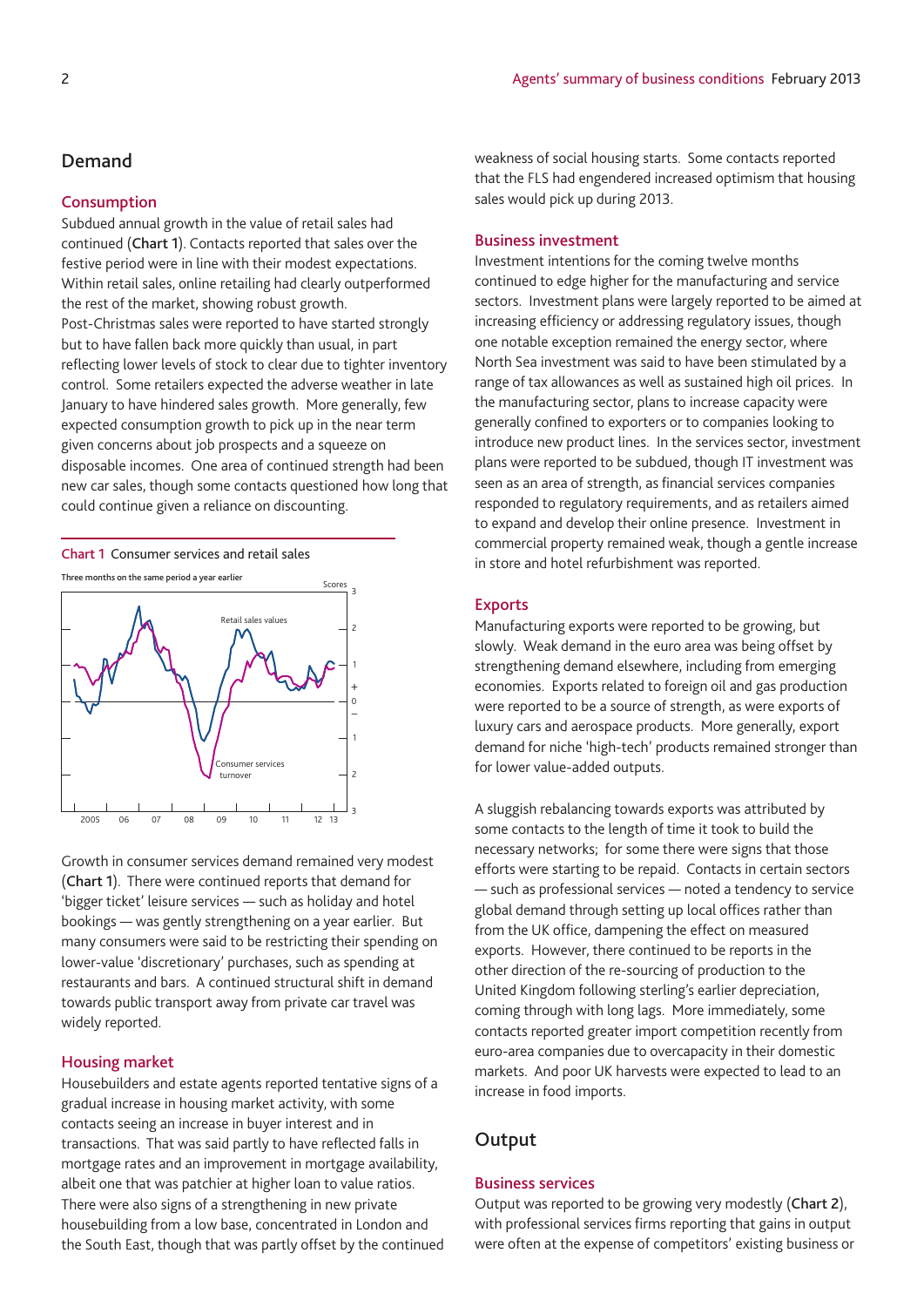their own margins. Engineering and energy consultancy reported steady if slow growth as clients sought to use their services in an effort to control costs, and recruitment agencies were reporting an increase in activity, in line with wider employment trends. Output in IT services and parts of the distribution industry was being buoyed by the growth in e-commerce and some banks reported that the FLS had improved the outlook for their output. There were some reports of a slight increase in mergers and acquisitions activity and also litigation activity. But corporate use of other discretionary business services — such as conferencing and training — remained very subdued. A box on pages 5–6 summarises discussions held with business services firms on the reasons behind weak productivity in the sector since the financial crisis.

#### **Chart 2** Manufacturing and construction output and business services turnover



#### **Manufacturing**

Manufacturing output for the domestic market was reported to be broadly flat on a year earlier (**Chart 2**), reflecting subdued domestic demand. Some sectors were seeing growth where their product was directly for export or part of export supply chains. Growth was reported to be concentrated within aerospace, niche 'high-tech' manufacturing and the supply chain for luxury cars. Production related to the energy supply chain was also reported to remain resilient, but the output of construction-related sectors remained weak.

#### **Construction**

Output remained lower than a year earlier (**Chart 2**), though the outlook was reported to be less negative than during 2012. There were some tentative signs reported that private housing construction was starting to increase, as the effect of incentive schemes fed through. That was partly offset by continued weakness in social housing construction, which contacts attributed to uncertain financial support for the sector. Development of new commercial property was reported to be very subdued outside of London, and some major construction companies were said to be choosing to focus activities away from the United Kingdom, and towards higher-growth

markets. Contacts noted that while there were signs that some infrastructure projects were taking shape, the effects of those would largely be felt in years to come rather than the near term.

## **Credit conditions**

Banking and many non-financial contacts reported that the cost of bank lending had fallen in recent months, which was partly attributed to the FLS. A slight easing in credit availability was reported, particularly for the largest firms, but conditions were little changed for firms seen as riskier propositions such as small companies. Little sign of an increase in bank borrowing was reported, which was largely attributed to weak demand for credit. For some businesses that was reported to reflect a lack of trust in banking relationships. There were tentative signs that banks' appetite for forbearance on loans was starting to wane, with some contacts in the commercial property sector reporting a tougher stance being taken by lenders on covenant breaches and sales of assets by property owners whose lenders had signalled a lack of appetite to refinance debt.

## **Employment**

Employment intentions in business services continued to rise slightly (**Chart 3**). That was said partly to reflect firms competing for market share, the hoarding of skills to meet future needs and in some cases a shift towards the use of more junior staff for routine work. In consumer services, employment intentions were slightly negative, in part reflecting a number of recent high street failures. Manufacturing employment prospects were flat. Recruitment difficulties continued to be limited, though some signs of skills shortages were reported in IT and engineering, consistent with the relative strength of demand in those sectors.

#### **Chart 3** Employment intentions



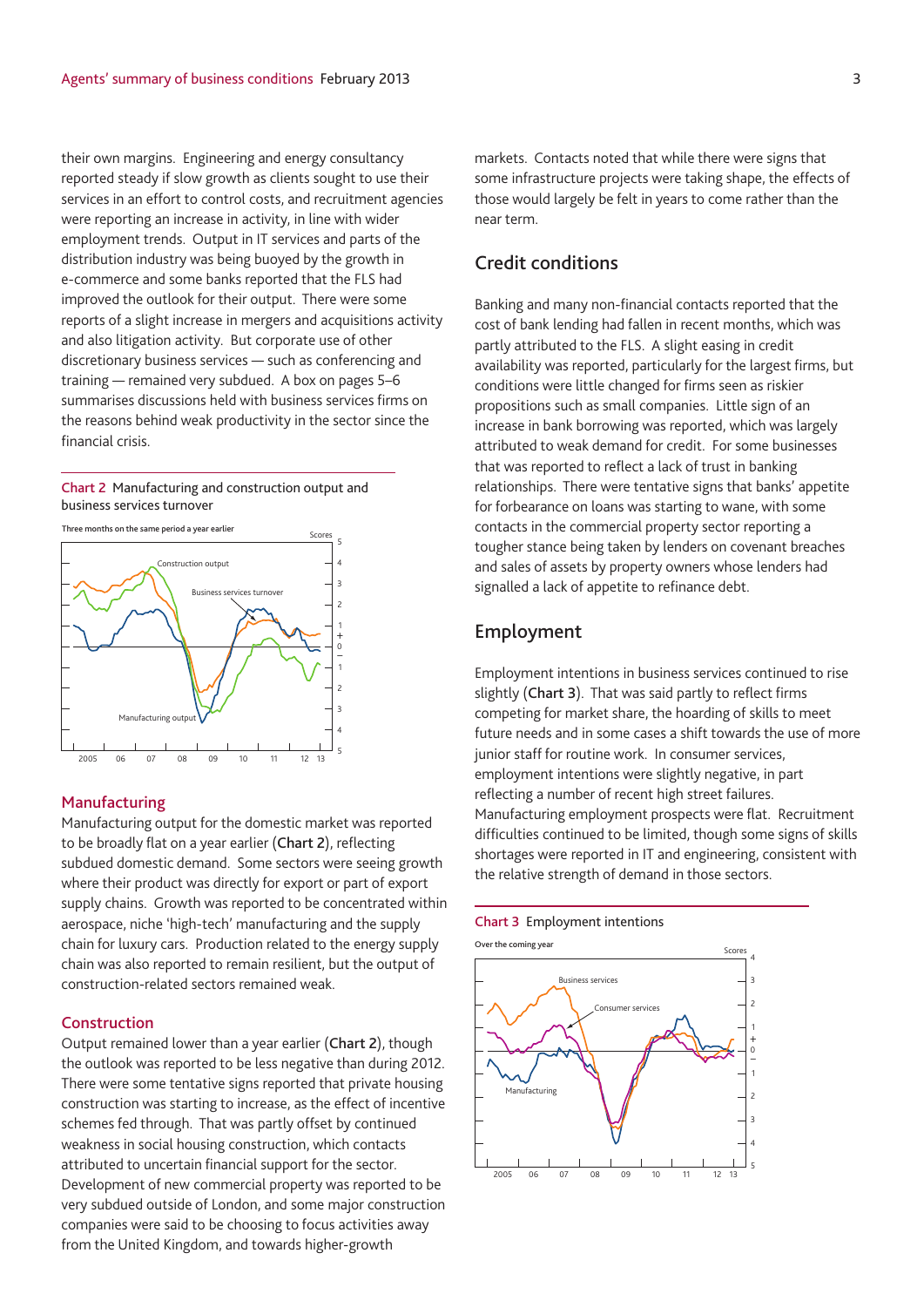Capacity utilisation remained a little below normal (**Chart 4**). In manufacturing, some firms reported increasing slack as previous investments in capacity had come on line and as export demand from the euro area had weakened. Within services, there were some reports of gradual consolidation within the professional services sector reducing spare capacity over time. Unused capacity was reported to be highest in the retail sector, partly reflecting a move to online models which were reported to be reducing labour intensity and to have increased spare physical capacity (such as retail property). More generally, there remained significant unoccupied secondary commercial property, though the use of prime property was said to be intensifying.

#### **Chart 4** Capacity utilisation



# **Costs and prices**

## **Labour costs**

The rate of growth in labour costs per employee had edged higher. Pay growth was expected to be little changed in 2013, with settlements said to be centred on the 2%–3% range, as for the previous year. Economic uncertainty and continued slack in the labour market were said to be restraining wage demands, though slightly fewer pay freezes and some increased pressure on pay was reported in some areas, such as the energy sector and IT. Auto-enrolment was expected by larger firms to add to labour costs in the coming year, though there was uncertainty about the size of the effect which would be dependent on the eventual opt-out rate. A box on page 7

summarises the results of the Agents' annual survey on pay and labour costs.

## **Non-labour costs**

Materials costs and the prices of imported finished goods continued to drift up on a year earlier. Increases in agricultural prices as a result of poor harvests were reported, though the effect on consumer food price inflation had been diluted by the relative stability of some other non-ingredient costs. Increasing sea freight costs — reflecting restricted capacity were reported to be putting upwards pressure on import prices generally, though prices of some imports from the euro area were said to be falling in part due to weaker domestic demand on the continent. Upward pressures from Chinese wage costs were reported to be contained by re-sourcing towards lower-cost production.

## **Output prices and margins**

Output price inflation remained subdued, with companies often unable to pass fully through increases in input costs. A squeeze in margins was reported by food producers in particular, as supermarkets resisted the pass-through of higher ingredient prices.

Retail margins were reported to have been supported by improved stock management over the Christmas period, which had reduced the need to discount goods to clear stock relative to a year earlier, though many firms reported a generalised downward pressure on margins from the rise in e-commerce. In business services, output prices were reported to be little changed, with professional services margins said to be under pressure from excess capacity and tight procurement.

## **Consumer prices**

The annual rate of increase of consumer prices was reported to be stable. Higher energy and fresh food prices were pushing up consumer prices, though the latter were said to be partly offset by promotional activity in supermarkets and competition between retailers. New car prices were generally reported to be flat after promotional activity, but some contacts indicated that used car prices were increasing a little due to low stocks. Consumer services prices were rising more quickly than goods prices, reflecting increases in administered prices such as tuition fees, domestic energy prices and transport costs.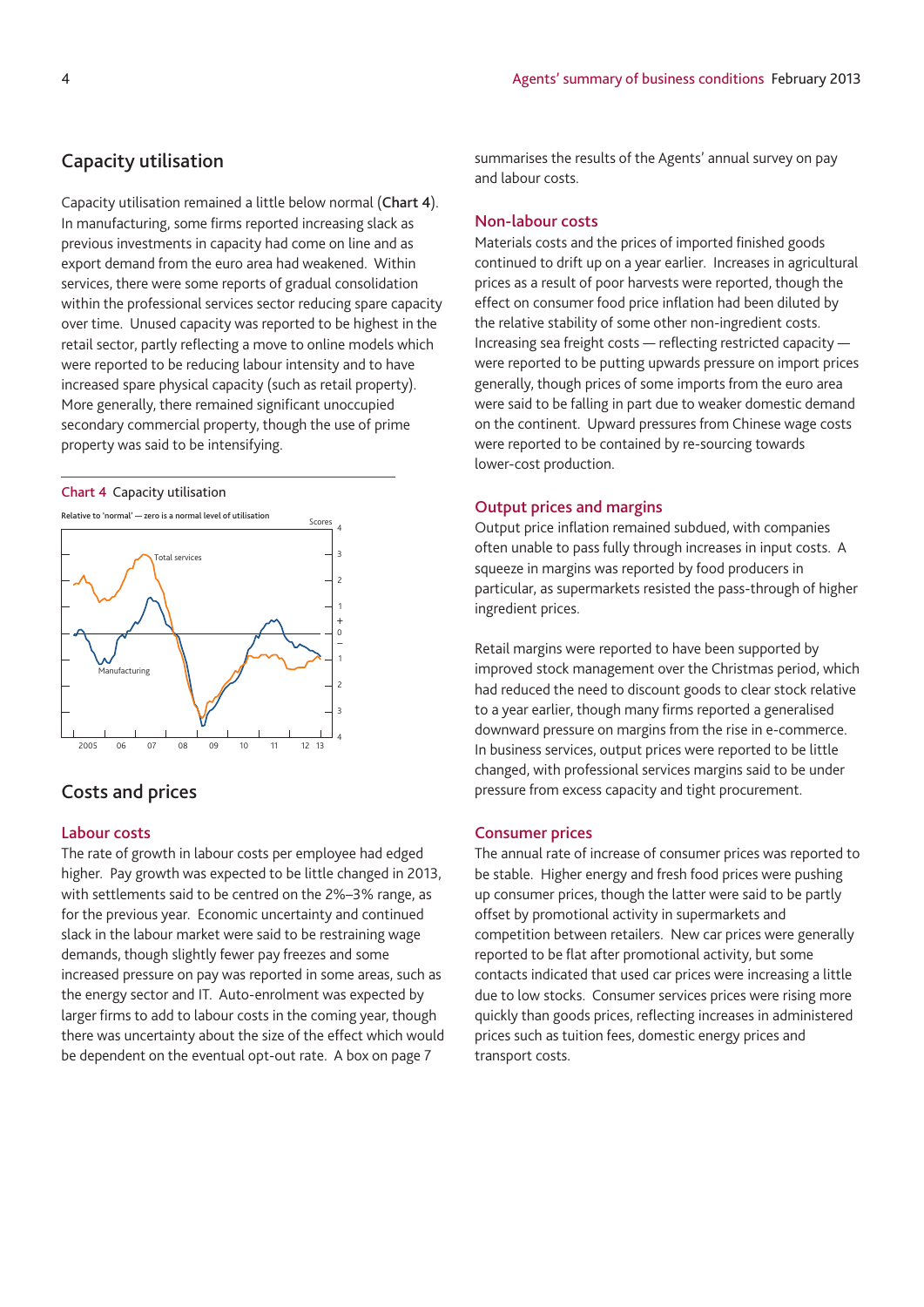# **Agents' survey on business services productivity**

A key feature of the UK economy in recent years has been the weakness of productivity growth relative to its pre-crisis trend. One area where that weakness has been particularly marked is in business services. In an effort to understand better the drivers of weak productivity in this sector, the Agents undertook over 100 bilateral discussions with professional services contacts during November and December 2012. This box summarises the finding of those discussions.

Contacts confirmed that productivity growth — as measured by real output per hour worked — had been weak relative to pre-crisis trends. Over the period since 2010 in particular, subdued output had been accompanied by a gentle rise in employment in the sector, rather than a decline. Most contacts were aware of some spare capacity in their firms and subsectors, and expected consolidation over time. However, the prevalence of partnership and owner-managed structures had allowed many contacts to take a longer-term view, for example through reductions in partner drawings, and in some cases this approach had been supported by creditor forbearance.

Contacts laid most emphasis on current and future expected demand conditions as the key drivers of upward employment drift and thus weak productivity growth. The actions taken by contacts to help them to survive in the weaker demand environment, and the need to be prepared for the eventual upturn, were reported to have reduced their productivity, at least in the short term.

In particular, weak demand growth had made winning and delivering work harder, requiring more staff input. Firms had sought to expand their geographical and sectoral reach, at home and abroad, potentially depressing productivity due to the associated set-up costs and overheads. Up-front business development and marketing, together with increased frequency and complexity of bidding and tendering for business, were reported to have accounted for increased employee time, without always leading to higher output. And some contacts reported 'overservicing' clients to retain and win work, providing more reassurance and added extras.

Persistent expectations of a return to trend demand growth were also said to have supported employment. Contacts had been repeatedly surprised by the weakness of the recovery and the consequent, persistent lack of staff churn, but enduring optimism had led them to continue to retain and recruit staff for the upturn. In particular, the vast majority of contacts had resolved not to stop graduate recruitment, having suffered

from a severe skills gap in the late 1990s following weak graduate hiring during the preceding recession. More generally, many cited maintaining longstanding personal relationships with clients as a key driver of retention. In some cases firms were hiring experienced teams and individuals to gain market share.

Less emphasis was laid by contacts on more structural drivers of weak productivity, though some were identified. Although IT investment had generated some productivity gains early in the downturn, often replacing administrative staff, further gains were felt to be harder to achieve given the differentiated services being delivered, especially in customer-facing roles. Meeting compliance requirements was reported by most surveyed companies (which excluded financial services firms) to have led to a continued small increase in non-chargeable hours worked, rather than any material increased hiring. Credit conditions were rarely mentioned in the context of productivity, although tighter debt availability had placed some constraint on consolidation among small and medium-sized enterprises, partly reflecting that many firms' main source of collateral — their property — had fallen in value. Property leases were also said to be deterring consolidation as it would take time to realise the potential synergies from a merger. And working capital constraints were mentioned as a factor by some contacts, partly reflecting increasing client demand for fee arrangements where payment is conditional on delivering a final desired outcome. That had the effect of increasing work in progress, tying up cash which might otherwise have been put to more productive use, and meant that some hours worked did not result in 'paid' outputs.

Looking forward, contacts expected some gradual recovery of productivity growth over time, even if demand growth remained subdued. Contacts expected new markets to become more productive and fixed overheads to reduce over time. Expected growth rates had gradually been downgraded and there were signs that this was reducing labour hoarding and hiring, especially where companies' reserves had been eroded. But contacts did not on average expect significant job losses in their own businesses in 2013 and they expected consolidation to proceed only gradually, reflecting the nature of management structures in the sector and creditor forbearance.

Most contacts expected that productivity growth would increase should domestic demand return to trend rates of growth. Organic growth in demand from existing clients would be expected to drive productivity growth, with less time devoted to new business development. Contacts also saw potential for the recent commoditisation of business services — such as web-based recruitment — to generate more productivity growth. Many legal and accountancy firms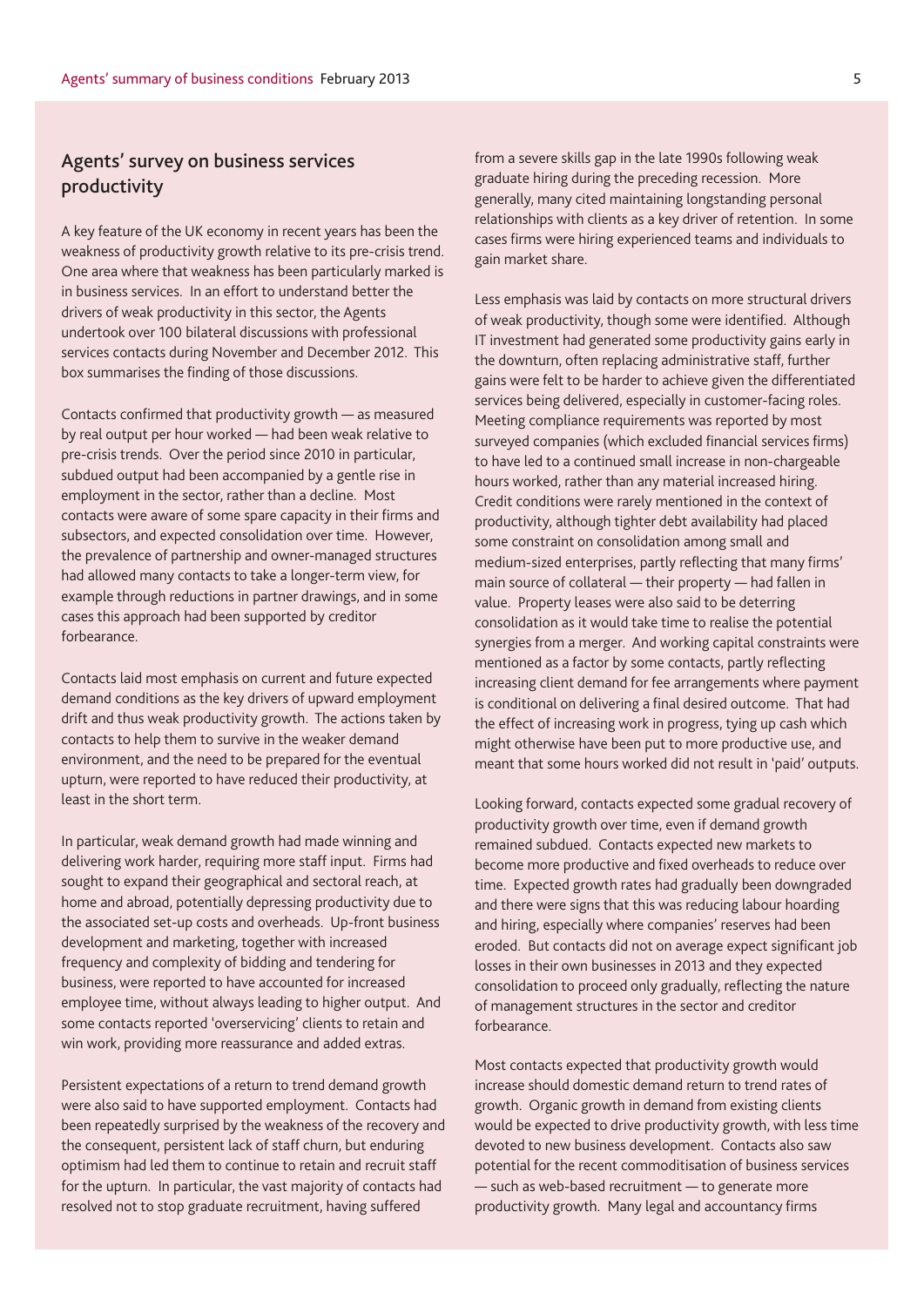reported spare capacity that could be utilised if corporate finance and commercial property transactions picked up alongside a wider recovery in domestic demand, boosting productivity.

Contacts did not expect, however, that all of the productivity shortfall would be recouped. Some firms had responded to weak conditions by shifting their recruitment mix towards more junior staff (paralegals not solicitors; graduates not

mid-career hires), whose productivity might be less than that of more experienced staff. Bidding and tendering costs were expected to remain high and time consuming, with clients having got used to choosing between competing business services providers. And in some cases clients' expectations of higher service levels would also be difficult to erode. These factors were expected to affect the level of productivity in the business services sector over the longer term.